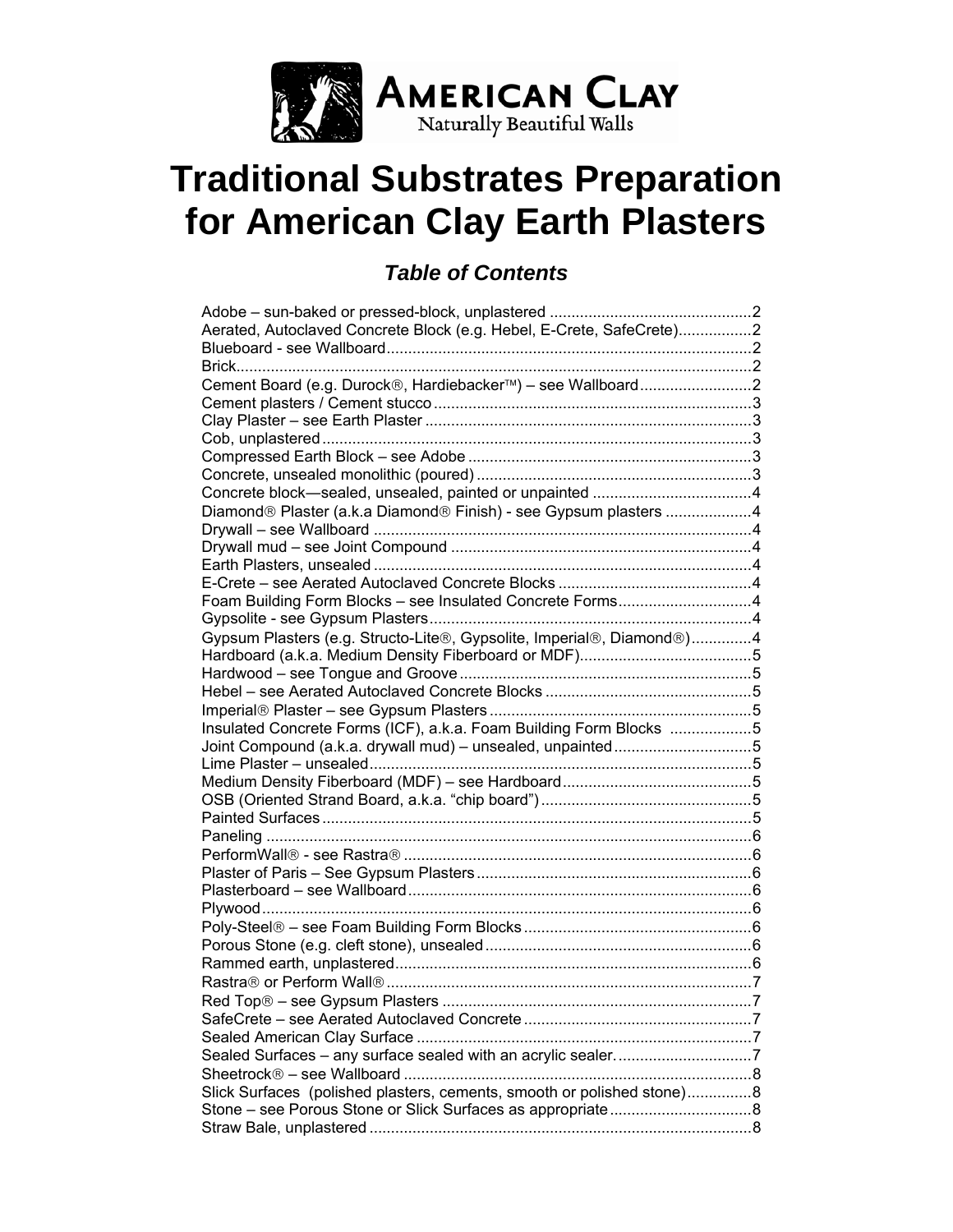<span id="page-1-0"></span>

| Wallboard with Joint Compound (a.k.a. drywall, Sheetrock®, Cement Board)  9 |  |
|-----------------------------------------------------------------------------|--|
|                                                                             |  |
|                                                                             |  |
|                                                                             |  |

#### **Adobe – sun-baked or pressed-block, unplastered**

Adobes need to be plastered with an appropriate brown coat of earth plaster, gypsum plaster, lime plaster or cement plaster to level the surface prior to American Clay application. (A "brown coat" is a coat of plaster used to strengthen and/or level a wall surface. It is rubbed with a float to give it a sand paper texture which helps the American Clay finish coats adhere to the surface).

Follow manufacturer's specifications for brown coat product used.

- A site-soil earth plaster is the least expensive option and allows the adobe wall to breathe, which is important for the overall health of the wall. It is extremely helpful to work or consult with a contractor who has experience with earth plasters. No Sanded Primer Elite is required over earth plaster, but if the plaster is dusty, it may need to be stabilized with a natural binder prior to American Clay application. (See Earth Plaster substrate instructions for more information).
- Gypsum plasters (e.g. Structo-Lite®, Gypsolite, Imperial®, Diamond®, Kal-Kote®, Plaster of Paris and Red Top®) also allow the wall to breathe, and it is fairly easy to find contractors familiar with gypsum plasters. American Clay Sanded Primer Elite must be applied over the gypsum brown coat prior to American Clay Application.
- Lime plasters also allow the adobe to breathe, however, experience is essential in working with 100% lime plasters and experienced contractors are rare (but growing in number). No Sanded Primer Elite is needed over a lime brown coat.
- Conventional cement plasters tend to trap moisture in adobe walls, and we do not generally recommend them over adobe for that reason. No Sanded Primer Elite is needed over a cement brown coat.

## **Aerated, Autoclaved Concrete Block (e.g. Hebel, E-Crete, SafeCrete)**

- Check the AAC mortar joints. If they are more than 1/16 inch (1.5mm) deep, the AAC will need a brown coat of fibered cement, gypsum or lime. Brown coats of cement or lime will not need Sanded Primer. Brown coats of gypsum will need a coat of American Clay Sanded Primer Elite prior to American Clay application.
- Follow manufacturer's specifications for brown coat product used. Check the preparation requirements for the new substrate.
- If the mortar joints are relatively clean and less than 1/16 inch (1.5mm) deep, you can use the base coat of Loma to level the surface.
- Do all General Preparation steps first. AAC requires no Sanded Primer Elite.
- Caution: If you use Loma to level the surface, mortar joints will show (as highlights) in polished Porcelina finishes. To avoid the highlights apply a brown coat first, or choose a different finish coat, or do a second coat of Loma before the Porcelina finish coat.

#### **Blueboard - see Wallboard**

#### **Brick**

- Brick—sealed, unsealed or painted—needs to be plastered with an appropriate brown coat of gypsum plaster, lime plaster or fibered-cement plaster or it needs drywall or other sheathing to level the surface prior to American Clay application. Brown coats of cement or lime will not need a coat of Sanded Primer Elite. Brown coats of gypsum will need a coat of American Clay Sanded Primer Elite prior to Traditional or Dos Manos application.
- Follow manufacturer's specifications for brown coat product used. Check the preparation requirements for the new substrate.

## **Cement Board (e.g. Durock**®**, Hardiebacker**™**) – see Wallboard**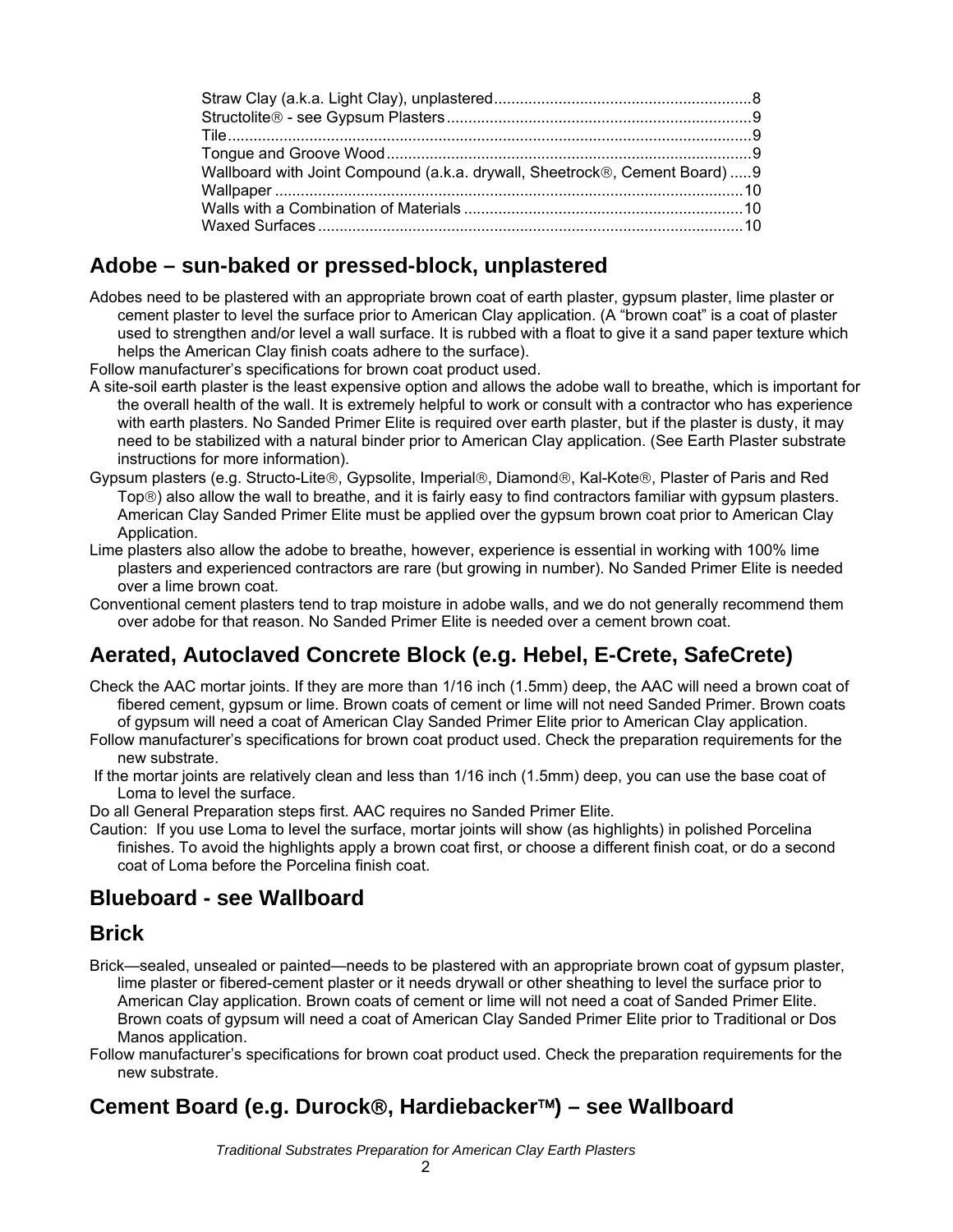## <span id="page-2-0"></span>**Cement plasters / Cement stucco**

Unpainted, unsealed cement plaster preparation depends upon the smoothness of the cement. (See substrate preparation for Painted Surfaces or Sealed Surfaces, if appropriate).

Do all General Preparation steps required to bring the stucco to a level, dust-free surface.

**Smooth** cement plasters need a full coat of American Clay Sanded Primer Elite.

Cement **brown coats** do not need any Sanded Primer Elite.

On **rough** surfaces (texture more than 1/16 inch - 1.5mm - deep) we recommend scraping off as much of the texture as possible in order to save on materials costs. (The deeper the texture, the more material required to cover it.) If scraping cannot reduce the texture to 1/16 inch – 1/5mm – deep, we recommend applying a cement brown coat. Follow manufacturer's specifications for brown coat product used.

#### **Clay Plaster – see Earth Plaster**

#### **Cob, unplastered**

- Unplastered cob needs to be plastered with an appropriate brown coat of earth plaster, gypsum plaster, lime plaster or fibered-cement plaster to level the surface prior to American Clay application. (A **"brown coat"** is a coat of plaster used to strengthen and/or level a wall surface. It is rubbed with a float to give it a sandpaper texture which helps the American Clay finish coats adhere to the surface).
- Follow manufacturer's specifications for brown coat product used. Check the preparation requirements for the new substrate.
- A site-soil earth plaster is the least expensive option and allows the cob wall to breathe, which is important for the overall health of the wall. It is extremely helpful to work with or consult with a contractor who has experience with earth plasters.
- No Sanded Primer Elite is required over earth plaster, but if the plaster is dusty, it may need to be stabilized with a natural binder such as our Mud Glue™ solution prior to American Clay application. (See Earth Plaster substrate preparation, next page, for more information.)
- Gypsum (e.g. Structo-Lite®, Gypsolite, Imperial®, Diamond®, Kal-Kote®, Plaster of Paris and Red Top®) also allows the wall to breathe, and it is fairly easy to find contractors familiar with gypsum plasters. American Clay Sanded Primer Elite must be applied over the gypsum brown coat prior to Traditional and Dos Manos American Clay applications.
- Lime plasters also allow the cob to breathe, however, experience is essential in working with 100% lime plasters and experienced contractors are rare (but growing in number). No Sanded Primer Elite is needed over a lime brown coat.
- Conventional cement plasters tend to trap moisture in cob walls, and we do not generally recommend them over cob for that reason. No Sanded Primer Elite is needed over a cement brown coat.

## **Compressed Earth Block – see Adobe**

#### **Concrete, unsealed monolithic (poured)**

The condition of the walls will dictate the preparation needed.

Very smooth walls (like tilt-slab walls) will need a coat of American Clay Sanded Primer Elite to prepare them for Traditional System plaster.

If the walls are have a consistent sand-paper texture less than 1/16 inch (1.5mm) deep, no Sanded Primer Elite is needed for American Clay to adhere. (Any smooth areas within the textured areas must be primed).

If the walls have significant texture (more than 1/16 inch deep) you have a couple of options:

- 1. Apply a cementitious brown coat to level the walls. Fibered cement products work best. A "brown" coat means that the plaster is rubbed with a sponge float before it dries to give it a sand-paper-like texture. No primer is needed prior to American Clay application. This is the least expensive option for materials and labor costs.
- 2. Apply a gypsum-based (e.g. Structo-Lite®, Gypsolite, Imperial®, Diamond®, Kal-Kote®, Plaster of Paris and Red Top®) brown coat to level the concrete. (Some applicators prefer gypsum because it is lighter than cement, but it can be more difficult to use because it "sets" faster than cement.) Gypsum plasters must receive a coat of Sanded Primer Elite prior to American Clay application.
- Follow manufacturer's specifications for brown coat product used. Check the preparation requirements for the new substrate.

*Traditional Substrates Preparation for American Clay Earth Plasters*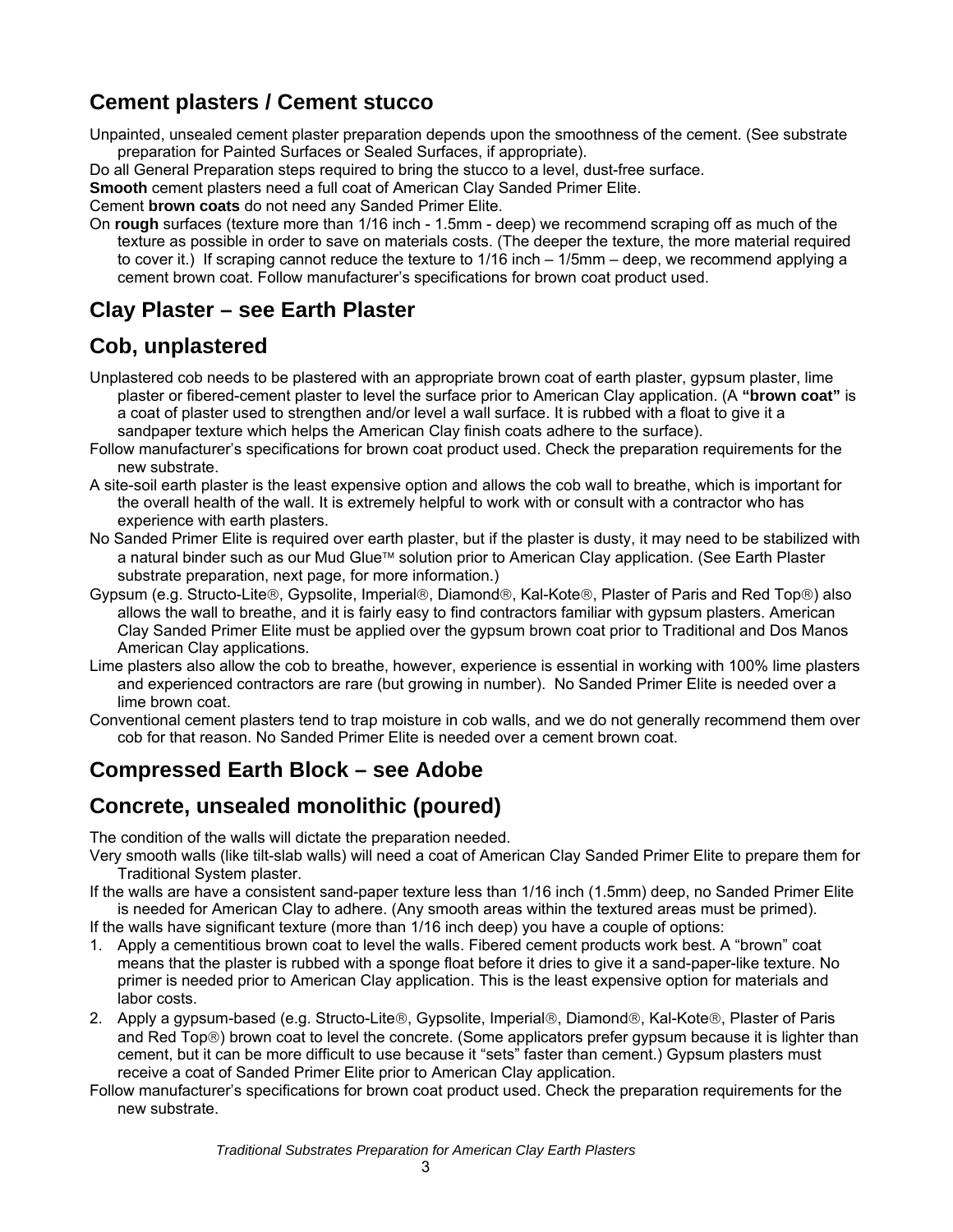## <span id="page-3-0"></span>**Concrete block - sealed, unsealed, painted or unpainted**

- Check the mortar joints. If they are more than 1/16 inch (1.5mm) deep, the concrete block will need a brown coat of fibered cement, gypsum or lime. Brown coats of cement or lime will not need Sanded Primer. Brown coats of gypsum will need a coat of American Clay Sanded Primer Elite prior to American Clay application.
- Follow manufacturer's specifications for brown coat product used. Check the preparation requirements for the new substrate.
- If the mortar joints are relatively clean and less than 1/16" (1.5 mm) deep, you can use the base coat of Loma to level the surface. Sealed and painted block will first need an application of American Clay Sanded Primer Elite. Unsealed block will not need Sanded Primer Elite.
- Caution: If you use Loma to level the surface, mortar joints may show. This is particularly true in polished Porcelina finishes. To better hide the mortar joints, apply a brown coat first, choose a different finish coat, or do a second coat of Loma before the Porcelina finish coat.

#### **Diamond**® **Plaster (a.k.a. Diamond**® **Finish) - see Gypsum plasters**

#### **Drywall – see Wallboard**

#### **Drywall mud – see Joint Compound**

#### **Earth Plasters, unsealed**

- *Unsealed* earth plasters do not require a coat of American Clay Sanded Primer Elite. (If the surface has been sealed, water drops splashed on the plaster will sit on the surface instead of soaking in immediately. If that is the case, see substrate preparation for sealed surfaces.)
- Do all General Preparation steps required to bring the plaster to a level, dust-free surface.
- Dusty earth plasters need some attention prior to American Clay application. Attempt to remove dust with a vacuum or a barely damp sponge. If dusting continues, American Clay will have a hard time bonding to the earth plaster. We recommend painting or misting the wall with a natural binder such as our Mud Glue™ solution prior to American Clay application.

#### **To make a Mud Glue solution:**

Wear a mask and protective goggles and clothing: dry Mud Glue™ and the Mud Glue™ solution are highly alkaline.

- 1. Add 1 gallon (4 L) clean, cool water to a 5-gallon (20 L) bucket.
- 2. While agitating the water, empty one bag of American Clay Mud Glue™ into the water.
- 3. Continue mixing for two minutes.
- 4. Add an additional 4 gallons (16L) of water and mix briefly.
- Paint or mist this solution on the earth plaster wall and let dry prior to American Clay application.
- If you are in the process of creating the earthen plaster substrate and you suspect the mix you are using will be dusty, you may use the Mud Glue™ solution – instead of straight water – to mix the plaster. Mud Glue's natural binders will strengthen the plaster and prevent dusting.

## **E-Crete – see Aerated Autoclaved Concrete Blocks**

#### **Foam Building Form Blocks – see Insulated Concrete Forms**

#### **Gypsolite - see Gypsum Plasters**

## **Gypsum Plasters (e.g. Structo-Lite**®**, Gypsolite, Imperial**®**, Diamond**®**)**

Gypsum plasters also include Kal-Kote®, Plaster of Paris and Red Top®

Check to see if the wall has been sealed. (Mist wall lightly. If water beads on surface, the wall is sealed. If the water quickly soaks into the wall surface, the wall is not sealed.) If the wall is sealed, see substrate instructions for sealed surfaces.

- For unsealed gypsum plasters, complete any General Preparation steps needed to bring your surface to a level, dust-free surface.
- All unsealed gypsum plasters need a coat of American Clay Sanded Primer Elite prior to Traditional System American Clay application.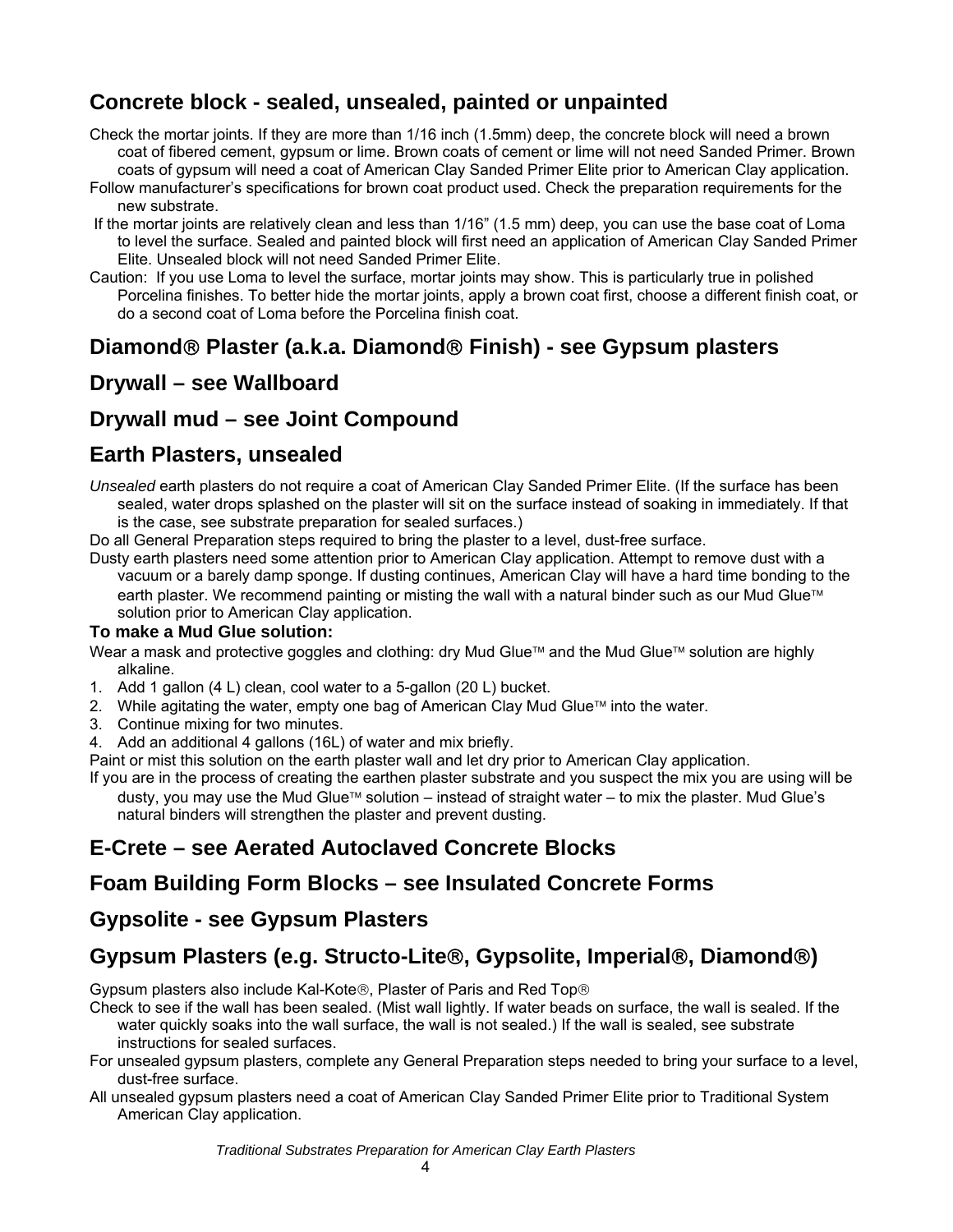## <span id="page-4-0"></span>**Hardboard (a.k.a. Medium Density Fiberboard or MDF)**

MDF surfaces must be covered with wallboard or other sheathing prior to any American Clay application. Follow manufacturer's specifications for product used. Check the preparation requirements for the new substrate.

#### **Hardwood – see Tongue and Groove**

#### **Hebel – see Aerated Autoclaved Concrete Blocks**

#### **Imperial**® **Plaster – see Gypsum Plasters**

#### **Insulated Concrete Forms (ICF), a.k.a. Foam Building Form Blocks (e.g. Poly-Steel**®**)**

These surfaces require a brown coat of fibered cement or drywall or other sheathing recommended by the manufacturer to level and/or strengthen the surface (by providing impact resistance). Follow manufacturer's specifications for product used. Check the preparation requirements for the new substrate.

#### **Joint Compound (a.k.a. drywall mud) – unsealed, unpainted**

**See Wallboard substrate information when Joint Compound is combined with any type of wallboard.** 

- Joint compound can be used as an inexpensive filler to smooth out textured wall surfaces. Follow manufacturer's specifications for product used.
- All joint compounds must be primed with a conventional No-VOC primer or sprayed with one coat of American Clay Penetrating Sealer (diluted 1:1 with water). When dry, follow with a full coat of Sanded Primer Elite, which provides the texture needed for the clay to stick to the wall. Then Traditional System plasters may be applied.
- Note: We do recommend Murco M-100 joint compound for chemically sensitive clients. Follow instructions above. **Test all materials for sensitivity prior to use.**

#### **Lime Plaster – unsealed**

- Check to see if the plaster is sealed (mist lightly—if plaster has been sealed, the water will sit on the surface instead of soaking in immediately). If it is sealed, see the substrate instructions for sealed surfaces. If the lime plaster was sealed with a soap (Tadelakt), contact American Clay for more information.
- Brown coats of unsealed lime plaster need no Sanded Primer Elite prior to Traditional System American Clay application.
- Slick or polished lime plasters do need a coat of American Clay Sanded Primer Elite prior to Traditional System American Clay application.

#### **Medium Density Fiberboard (MDF) – see Hardboard**

These surfaces must be covered with wallboard or other sheathing prior to any American Clay application. Follow manufacturer's specifications for product used. Check preparation required for new substrate.

## **OSB (Oriented Strand Board, a.k.a. "chip board")**

OSB must be covered with wallboard or other sheathing prior to any American Clay application. Follow manufacturer's specifications for product used. Check preparation required for new substrate.

## **Painted Surfaces**

Painted surfaces need to be stable and dust free.

Complete all General Preparation steps.

Apply a full coat of American Clay Sanded Primer Elite to the substrate.

**Remodel considerations:** surfaces need to be stable and dust free. Remove all flaking paint. If you have any concerns about the stability of the wall, wash it down with very warm water. If any bubbling or delaminating develops, remove those layers of paint. If the wall is dusting, wash the wall with a 25% Penetrating Sealer – 75% water solution. Be sure to do all appropriate "General Preparation" steps listed in the instructions.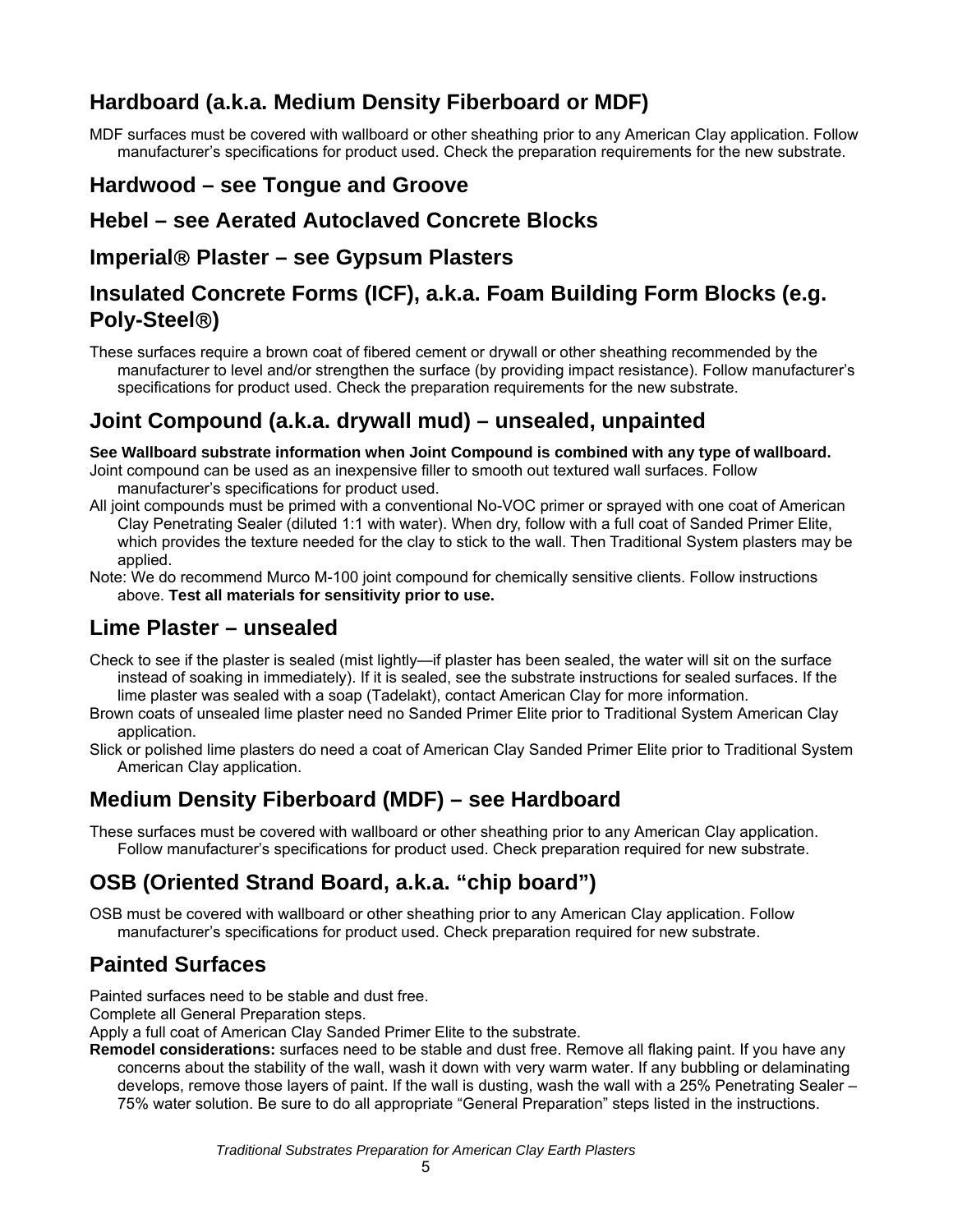- <span id="page-5-0"></span>**On walls with significant texture** (more than 1/16" deep), American Clay's coverage will drop dramatically from approximately 200 sq. ft. per bag to as low as 85 sq. ft. per bag, making the application more expensive. (In metric terms, texture more than 1.5 mm deep can drop coverage from 18.5 sq. m. to 8 sq. m. per bag.) To reduce costs, remove as much texture as possible with a scraper, and/or fill texture with an appropriate material. Follow manufacturer's specifications for product used. Check preparation required for new substrate.
- **New construction:** Some new homes receive no primer and only one coat of paint directly over the wallboard. When plastering these walls it is common to see one or two small sections of plaster peel off the wall as the second coat dries. This is because the paint does not have as solid a bond to the wallboard (the paint will be sticking to the plaster, leaving raw drywall exposed). It is hard to prevent, but easy to fix—check americanclay.com for our Maintenance Manual (found under Product Application).

## **Paneling**

Paneling must be covered with wallboard or other sheathing prior to any American Clay application. Follow manufacturer's specifications for product used. Check preparation steps required for new substrate.

#### **Perform Wall**® **- see Rastra**®

#### **Plaster of Paris – See Gypsum Plasters**

#### **Plasterboard – see Wallboard**

#### **Plywood**

Plywood must be covered with wallboard or other sheathing prior to any American Clay application. Follow manufacturer's specifications for product used. Check preparation steps required for new substrate.

#### **Poly-Steel**® **– see Foam Building Form Blocks**

#### **Porous Stone (e.g. cleft stone), unsealed**

Complete all General Preparation steps needed for this substrate to a stable, dust-free surface. Porous stone needs no American Clay Sanded Primer Elite for Traditional or Dos Manos applications.

#### **Rammed earth, unplastered**

- Rammed earth walls need to be plastered with an appropriate brown coat of earth plaster, gypsum plaster, lime plaster or cement plaster to level the surface prior to American Clay application. (A "brown coat" is a coat of plaster used to strengthen and/or level a wall surface. It is rubbed with a float to give it a sandpaper texture which helps the American Clay finish coats adhere to the surface). Follow manufacturer's specifications for product used. Check preparation required for new substrate.
- A site-soil earth plaster is the least expensive option and allows the rammed earth wall to breathe, which is important for the overall health of the wall. It is extremely helpful to work or consult with a contractor who has experience with earth plasters. No Sanded Primer Elite is required over earth plaster, but if the plaster is dusty, it may need to be stabilized with a natural binder prior to American Clay application. (See substrate instructions for earth plasters).
- Gypsum plasters (e.g. Structo-Lite®, Gypsolite, Imperial®, Diamond®, Kal-Kote®, Plaster of Paris and Red Top®) also allow the wall to breathe, and it is fairly easy to find contractors familiar with gypsum plasters. American Clay Sanded Primer Elite must be applied over the gypsum brown coat prior to Traditional and Dos Manos American Clay application.
- Lime plasters also allow the adobe to breathe, however, experience is essential in working with 100% lime plasters and experienced contractors are rare (but growing in number). No Sanded Primer Elite is needed over a lime brown coat.
- Conventional cement plasters tend to trap moisture in adobe walls, and we do not generally recommend them over rammed earth walls for that reason. No Sanded Primer Elite is needed over a cement brown coat.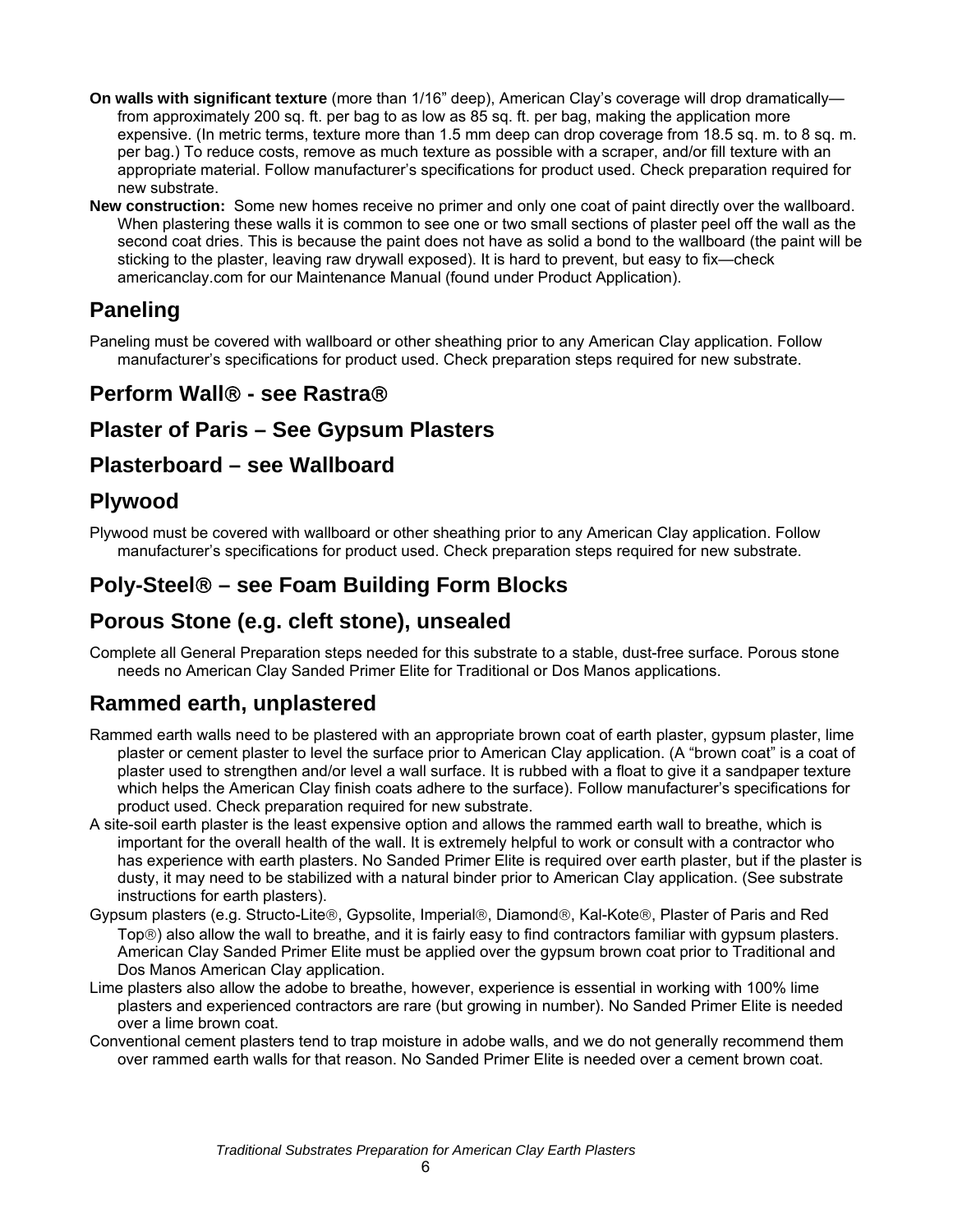# <span id="page-6-0"></span>**Rastra**® **or PerformWall**®

- Rastra® or PerformWall™ needs to be plastered with an appropriate brown coat of earth plaster, gypsum plaster, lime plaster or cement plaster to level and strengthen the surface prior to American Clay application. (A "brown coat" is a coat of plaster used to strengthen and/or level a wall surface. It is rubbed with a float to give it a sand paper texture which helps the American Clay finish coats adhere to the surface). Follow manufacturer's specifications for product used. Check preparation required for new substrate.
- A site-soil earth plaster is the least expensive. It is extremely helpful to work or consult with a contractor who has experience with earth plasters. No Sanded Primer Elite is required over earth plaster, but if the plaster is dusty, it may need to be stabilized with a natural binder prior to American Clay application. (See substrate instructions for earth plasters for more information).
- Gypsum plasters include Structo-Lite®, Gypsolite, Imperial®, Diamond®, Kal-Kote®, Plaster of Paris and Red Top®. It is fairly easy to find contractors familiar with gypsum plasters. American Clay Sanded Primer Elite must be applied over the gypsum brown coat prior to Traditional and Dos Manos American Clay application.
- Experience is essential in working with 100% lime plasters and experienced contractors are rare (but growing in number). No Sanded Primer Elite is needed over a lime brown coat.
- Conventional fibered-cement plasters also work well over these walls. No Sanded Primer Elite is needed over a cement brown coat.

## **Red Top**® **– see Gypsum Plasters**

#### **SafeCrete – see Aerated Autoclaved Concrete**

#### **Sealed American Clay Surface**

To apply a new finish coat of American Clay over an acrylic-sealed acrylic finish coat of American Clay, you have several options:

- Sand off the sealer and apply a new finish coat of Traditional or Dos Manos. or
- Use a 10% Ammonia 90% water solution and wash the walls vigorously with a sponge, to break down and remove the sealer. Let the wall dry completely. Then apply a new finish coat of Traditional or Dos Manos. or
- Apply one coat of American Clay Dos Manos with Add-Mix directly over the sealed surface. Use 1 gallon (4L) of Add-Mix per bag of American Clay (for mixing instructions, see americanclay.com, click on "Product Application", then click on Condensed Instructions - Dos Manos Classic American Clay Application. Use Add-Mix instructions). or
- Apply one coat of American Clay Dos Manos with Mud Glue™ directly over the sealed wall.

•

- One way to apply a new coat without removing the sealer is to use Add-Mix. The acrylic in the Add-Mix will bond to the acrylic in the sealer more easily than the Mud Glue™ will bond to the sealer. The Mud Glue™ will work, but if too much water or too much pressure is used, it may delaminate during application or compression. If you use Add-Mix, you need to compress the walls when they are leather hard (like a setting plaster). Then after it is dry you can re-wet and "polish" or clean up the walls.
- When using Mud Glue™ or Add-Mix, avoid using too much water too soon. When using American Clay it is always better to let it dry a little than to use too much water.

## **Sealed Surfaces – any surface sealed with an acrylic sealer**

If the surface has been sealed with **wax**, see substrate instructions for waxed surfaces. Sealed surfaces need to be stable and dust free.

Complete all General Preparation steps, including the sanding of any glossy sealed surface. Sand lightly with 150 grit (.08 mm) sand paper—not to remove the sealer, but to scratch the surface so that the Sanded Primer Elite can bond to it. Plaster over un-sanded glossy sealer tends to peel off as it dries. Be sure to sand every square inch and remove all dust from the surface with a vacuum or a damp cloth. Apply American Clay Sanded Primer Elite to the substrate.

**On walls with significant texture** (more than 1/16" deep), American Clay's coverage will drop dramatically from approximately 200 sq. ft. per bag to as low as 85 sq. ft. per bag, making the application more expensive. (In metric terms, texture more than 1.5 mm deep can drop coverage from 18.5 sq. m. to 8 sq. m. per bag.) To reduce costs, remove as much texture as possible with a scraper, and/or fill texture with an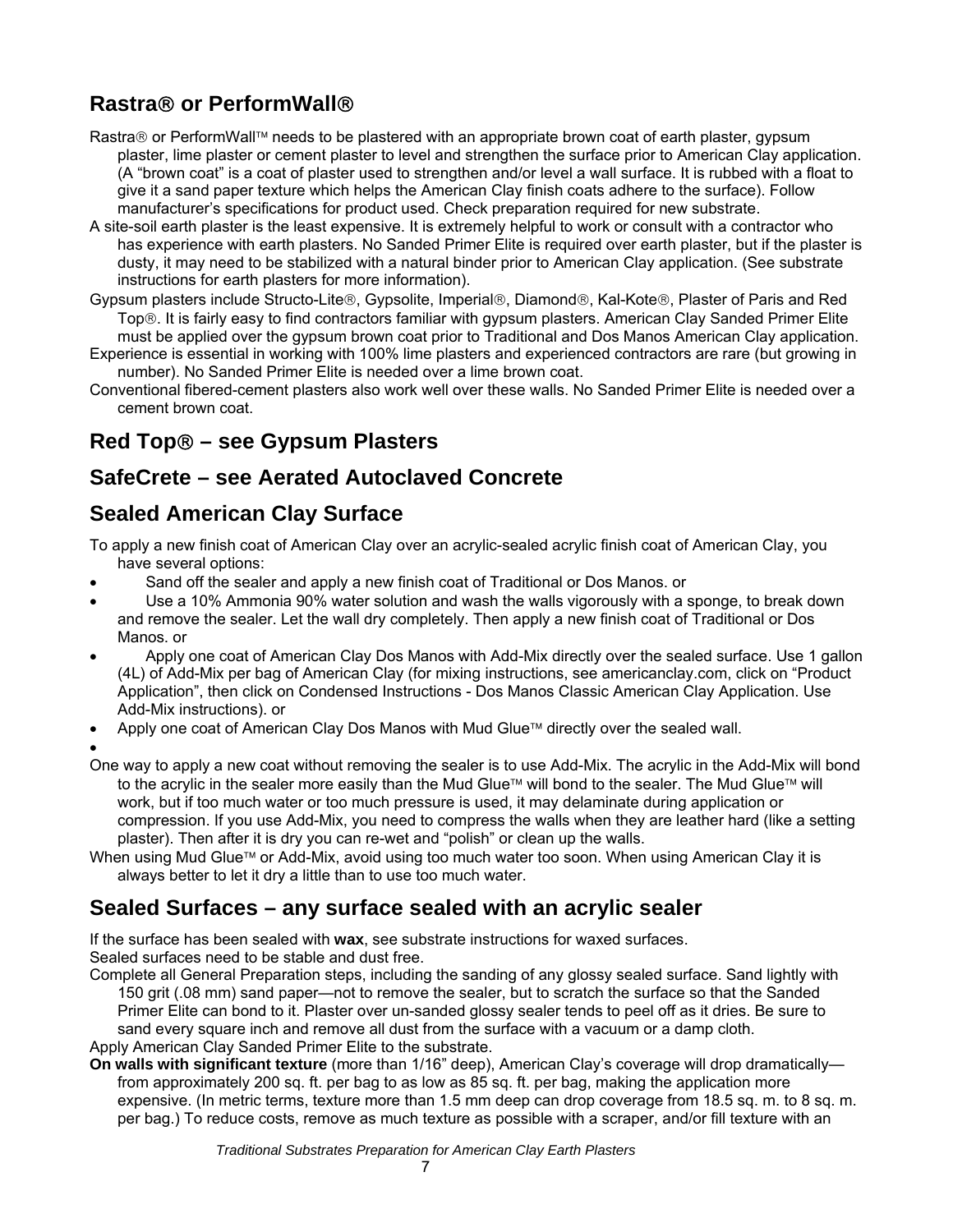<span id="page-7-0"></span>appropriate material. Follow manufacturer's specifications for product used. Check preparation required for new substrate.

#### **Sheetrock**® **– see Wallboard**

#### **Slick Surfaces (polished plasters, cements, smooth or polished stone)**

Check to see if the plaster is sealed (mist lightly—if plaster has been sealed, the water will sit on the surface instead of soaking in immediately). If it is sealed, see the substrate instructions for sealed surfaces. For unsealed surfaces, follow all General Preparation steps needed to create a stable, dust-free surface. Apply a coat of American Clay Sanded Primer Elite prior to Traditional American Clay application.

#### **Stone – see Porous Stone or Slick Surfaces as appropriate**

#### **Straw Bale, unplastered**

- Unplastered straw bale needs to be plastered with one or more coats of earth plaster, gypsum plaster, lime plaster or fibered-cement plaster to level and strengthen the surface prior to American Clay application. The last coat should be a "brown coat". Brown coats are rubbed with a float to give them a sand paper texture which helps the American Clay finish coats adhere to the surface. Follow manufacturer's specifications for product used.
- A site-soil earth plaster is the least expensive option in terms of materials costs and allows the straw bale wall to breathe, which is important for the overall health of the wall. It is extremely helpful to work or consult with a contractor who has experience with earth plasters. No Sanded Primer Elite is required over earth plaster, but if the plaster is dusty, it may need to be stabilized with a natural binder prior to American Clay application. (See substrate instructions for earth plasters for more information).
- Gypsum plasters (e.g. Structo-Lite®, Gypsolite, Imperial®, Diamond®, Kal-Kote®, Plaster of Paris and Red Top®) also allow the wall to breathe, and it is fairly easy to find contractors familiar with gypsum plasters. American Clay Sanded Primer Elite must be applied over the gypsum brown coat prior to Traditional or Dos Manos American Clay Application.
- Lime plasters also allow the straw bale to breathe, however, experience is essential in working with 100% lime plasters and experienced contractors are rare (but growing in number). No Sanded Primer Elite is needed over a lime brown coat.
- Conventional cement plasters tend to trap moisture in straw bale walls, and we do not generally recommend them over straw bales for that reason. No Sanded Primer Elite is needed over a cement brown coat.

## **Straw Clay (a.k.a. Light Clay), unplastered**

- Unplastered light clay needs to be plastered with an appropriate brown coat of earth plaster, gypsum plaster, lime plaster or fibered-cement plaster to level the surface prior to American Clay application. (A "brown coat" is a coat of plaster used to strengthen and/or level a wall surface. It is rubbed with a float to give it a sand paper texture which helps the American Clay finish coats adhere to the surface). Follow manufacturer's specifications for product used.
- A site-soil earth plaster is the least expensive option in terms of materials costs and allows the cob wall to breathe, which is important for the overall health of the wall. It is extremely helpful to work or consult with a contractor who has experience with earth plasters. No Sanded Primer Elite is required over earth plaster, but if the plaster is dusty, it may need to be stabilized with a natural binder prior to American Clay application. (See substrate instructions for earth plasters for more information).
- Gypsum plasters (e.g. Structo-Lite®, Gypsolite, Imperial®, Diamond®, Kal-Kote®, Plaster of Paris and Red Top®) also allow the wall to breathe, and it is fairly easy to find contractors familiar with gypsum plasters. American Clay Sanded Primer Elite must be applied over the gypsum brown coat prior to Traditional or Dos Manos American Clay application.
- Lime plasters also allow the light clay to breathe, however, experience is essential in working with 100% lime plasters and experienced contractors are rare (but growing in number). No Sanded Primer Elite is needed over a lime brown coat.
- Conventional cement plasters tend to trap moisture in light clay walls, and we do not generally recommend them over light clay for that reason. No Sanded Primer Elite is needed over a cement brown coat.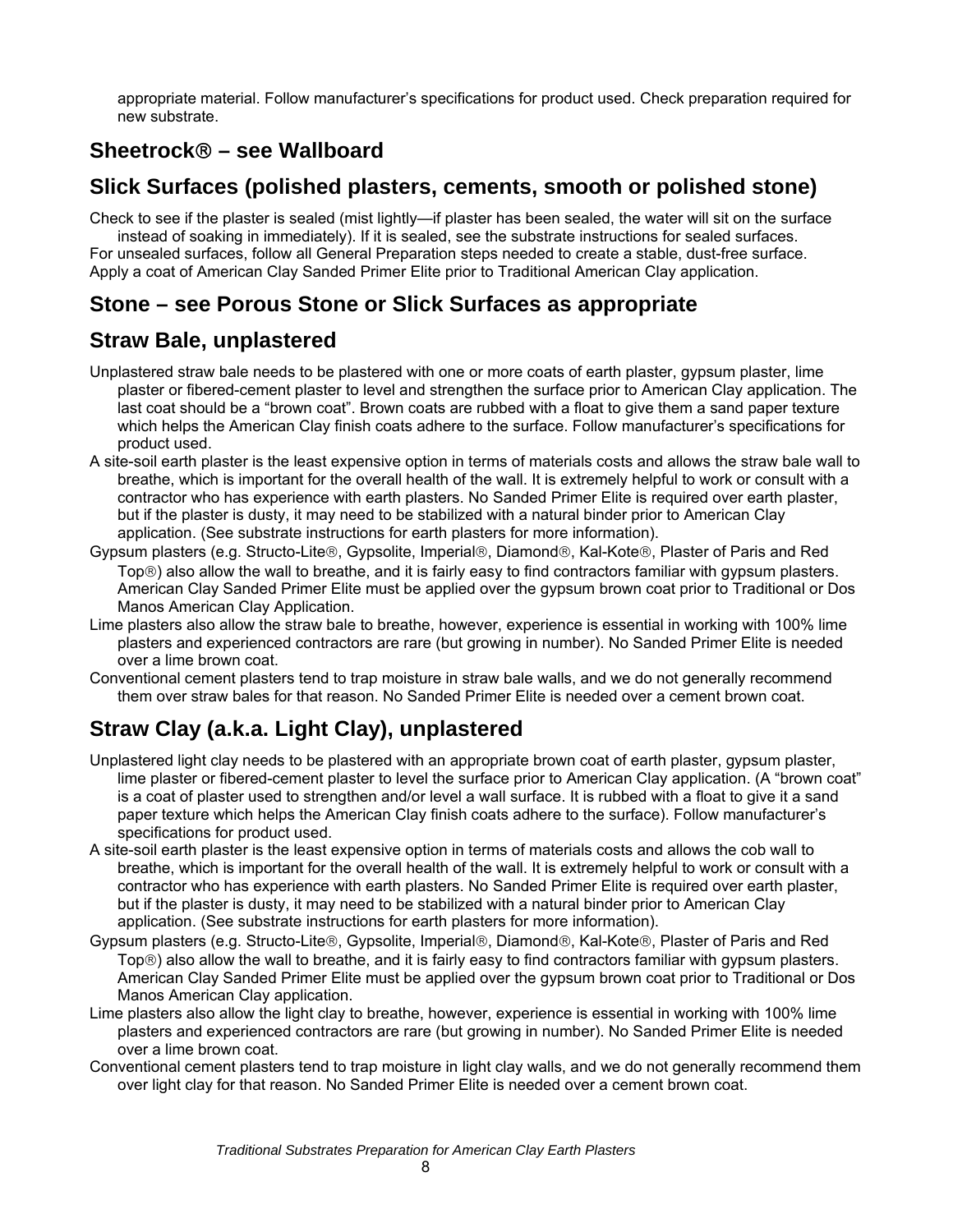## <span id="page-8-0"></span>**Structolite**® **- see Gypsum Plasters**

#### **Tile**

Tile must be covered with wallboard or other sheathing prior to any American Clay application.

## **Tongue and Groove Wood**

Tongue and Groove must be covered with wallboard or other sheathing prior to any American Clay application.

#### **Wallboard with Joint Compound (a.k.a. drywall, Sheetrock**®**, Cement Board, paperless drywall, etc.)**

Other common names for wallboard are plaster board, Gyprock®, gypsum board, blue board, green board, Fiberock®, QuietRock®, Durock®, and Hardiebacker™. Paperless drywall is treated the same as drywall with a paper surface.

**Instructions:** 

- 1. **Wallboard seams must be taped and mudded with joint compound** (see *Recommended Joint Compounds* and *Joint Compound Application* below).
- 2. **Complete any "General Preparation" steps** needed to bring this to a level, dust-free surface, **including the last step** (**coating joint compound** with a conventional No-VOC primer or sealing with American Clay Penetrating sealer diluted 1:1 with water).
- 3. **The wallboard and joint compound will then need a full coat of American Clay Sanded Primer Elite** prior to American Clay Application.

#### *Recommended Joint Compounds*

Follow manufacturer's recommendations for joint compound that will be topped by veneer plasters. **Discussion:** 

- Manufacturers typically recommend setting joint compounds for bedding tape under veneer plaster systems. (Examples of setting joint compounds are Durabond 90 and Easy Sand 45 Setting Joint Compound. Setting joint compounds are also known as "hot muds".)
- Setting joint compounds are stronger than multipurpose joint compounds. However, they absorb more water from the plaster than the wallboard does. This can cause variations in color (called ghosting) because the pigment goes where the water goes.
- For this reason, we recommend sealing or priming the dry joint compound (or the entire wall) with American Clay Penetrating Sealer (diluted 1:1 with water) or a conventional No-VOC primer.
- This is followed by a full coat of American Clay Sanded Primer Elite (a breathable primer that will not even out suction rates, but it does provide the texture necessary for the clay to bond to the wall). Then the two coats of Traditional System plaster may be applied.
- We suggest Murco M-100 joint compound for chemically sensitive clients. To avoid ghosting, pre-seal or preprime as recommended. Test all materials for sensitivity prior to use.

#### *Joint Compound Application*

Wallboard seams must be taped and mudded with joint compound to a level usually used for walls that will receive conventional texture treatments (level 2 for Loma and Marittimo, level 3 for Porcelina). In other words:

- Fasteners **do not** need joint compound
- Seams **do** need tape and joint compound.
- Extra passes may be needed at corner bead or where additional leveling is necessary.
- Joint compound **does not** need to be sanded but high points **do** need to be scraped off:
- Slight ridges and depressions (+/- 1/16" or 1.5mm) are acceptable for Loma and Marittimo finish coats.
- On a polished Porcelina finish, any substrate texture (+/- 1/32" or .8mm) may show through. We recommend a level 3 taping job for Porcelina. (Tape, top, and skim for a level joint. Remove points higher than 1/32" or .8mm.)

If you use paper tape, be sure the work is well done and that no air is trapped behind the paper, as it will cause the plaster to delaminate as it dries.

#### *Potential Issues*

*Traditional Substrates Preparation for American Clay Earth Plasters*  **The walls must be dust free** prior to Sanded Primer Elite and American Clay application or plaster could delaminate as it dries. If dust has been produced anywhere in the house that may have coated the walls,